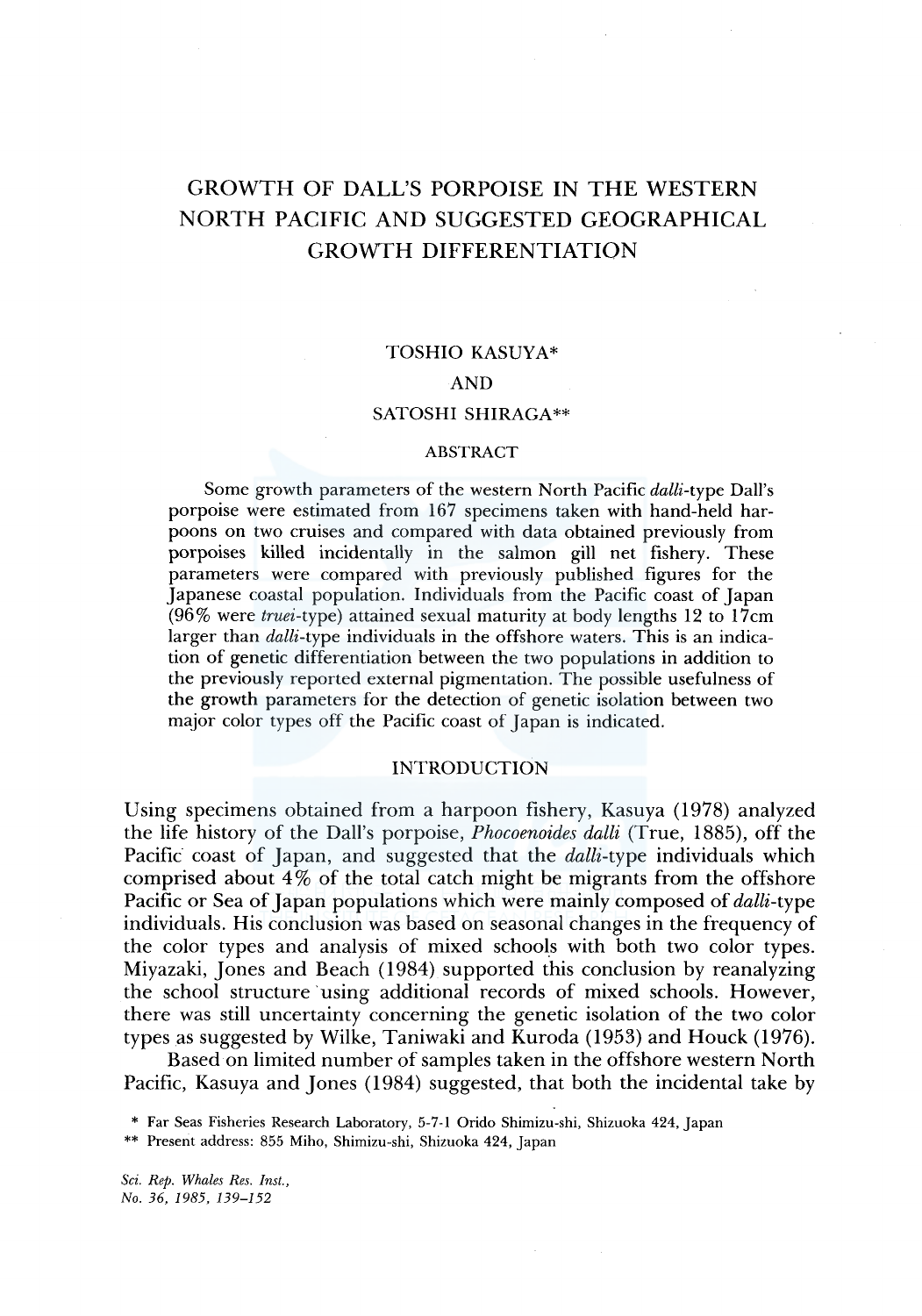the salmon gill net fishery and the intended catch with hand-held harpoons are biased ( **1)** by the tendency of different growth stages to be geographically segregated and (2) bow riding behaviour to be predominant among individuals between weaning and sexual maturity. They also suggested that *dalli-type*  individuals in the offshore waters mature at smaller body size than the Japanese coastal population (mostly *truei-type)* studied by Kasuya (1978).

Using additional materials caught by hand-held harpoon, the present study analyzes the effect of different sampling methods on life history parameter analysis, and the growth difference between the Dall's porpoises from the two areas.

# MATERIALS AND METHODS

This study is based on *dalli-type* Dall's porpoises taken with hand-held harpoon in the western North Pacific in 1982 (80 individuals) and 1983 (87) during the two cruises of the *Hoyomaru No. 12* chartered by the Fisheries Agency of Japan (Kasuya and Jones, 1984; Ogi and Fujise, 1984). Few *truei*type individuals taken during the cruises (8 in 1982, and 2 in 1983) were excluded from the analyses, but one black-type taken at 43°27'N, 163°00'E in 1983 cruise was included. Since the black-type, which lacks white area on the flank and is entirely dark, is known in the entire range of the species (Kasuya, 1978; Morejohn, 1979), it is reasonable to assume that it belongs to the same population as that of the major color type of the area.

The periods of sampling were from 21 August to 17 September in 1982 and 16 August to 7 September in 1983. This corresponds to early mating season after the parturition peak in mid June to early August (Newby, 1982). The samples were collected in the area surrounded by the USSR Fishery Control Zone (FCZ), US FCZ, 180° longitude, and 42°N latitude. The majority of animals (82% in 1982 and 92% in 1983) were taken in the Subarctic Convergence Zone and within a radius of 180 nautical miles centered at 45°N and 160°E (Fig. 1). Over 94% of individuals were caught in a region where the surface water temperature was between **11°** and **l** 9°C, and where weaned juveniles segregated (Kasuya and Jones, 1984).

In contrast to the present sample, that used by Newby (1982) were collected in early June to late July (during the parturition season), in a northern region (majority of them in an area surrounded by 49°N, 56°N, 170°E, and 175°E), from the incidental take by the salmon gill net fishery, and in the three seasons from 1978 to 1980. Materials used by Kasuya (1978) were taken in winter (January to April), off the Pacific coast of Japan (39° to 40°N), from the harpoon fishery, between 1972 and 1976.

The age determination and classification of female reproductive status were done after Kasuya and Jones (1984). In the case of the 1982 sample male sexual maturity was assessed histologically (Kasuya and Jones, 1984)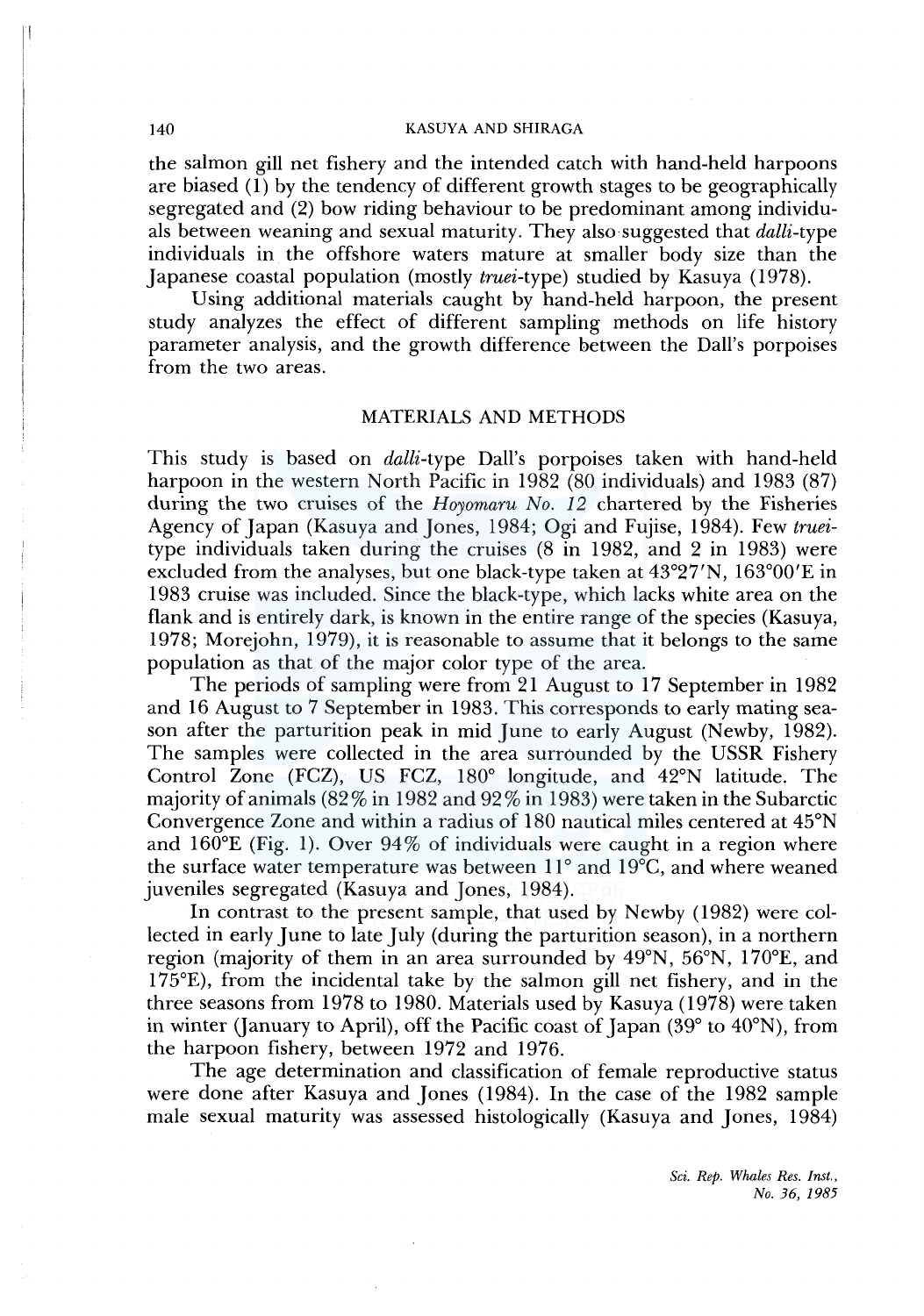GROWTH OF DALL'S PORPOISE



Fig. 1. Position of catch of the present sample. Numbers of females/males are indicated in one degree of longitude and latitude.

However, early (more than  $0\%$  and less than  $50\%$  of the seminiferous tubules had spermatocyte, spermatid or spermatozoon) and late maturing (50% or more but less than  $100\%$  of the tubules had at least one of the cell stages) individuals were included with immature and mature individuals respectively. For the 1983 sample, male maturity was determined using the testis weight criteria of Kasuya and Jones (1984); individuals whose left testis weighed 40g or more in August-September were considered mature and others immature, the inclusion of the late maturing males into mature stage does not cause significant bias in the following analysis, and meets the weight criteria.

#### RESULTS

# *Sex ratio, an additional indication of segregation*

The number of males in the sample exceeded females for all cruises and maturity groups (Table **1),** but the imbalance was statistically significant only for the 1982 sample (Chi-square test,  $p < 0.02$ ). As suggested by Kasuya and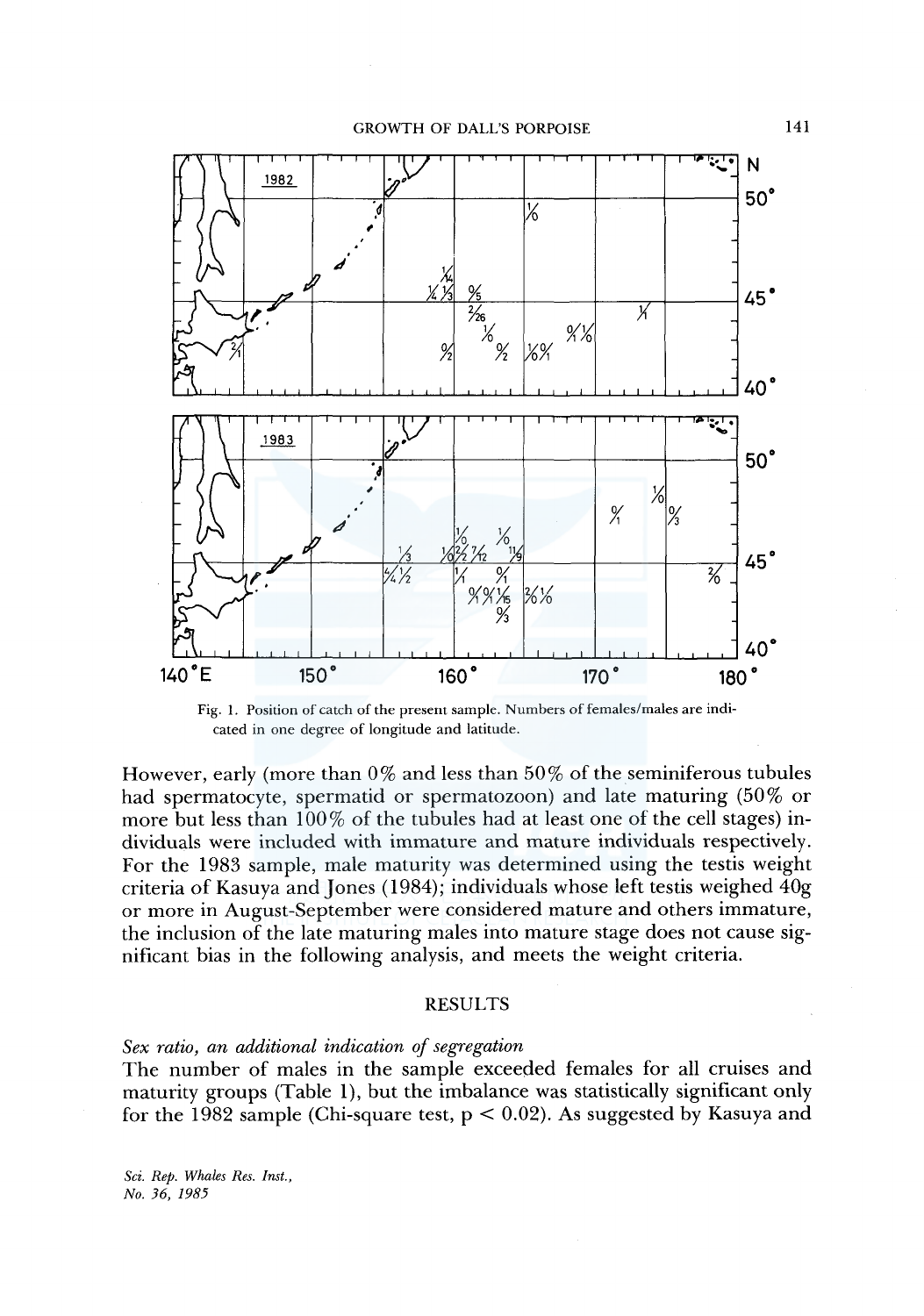| Body           |                         |                  | Male                    |                |                | Female         |                  |                  |                         |             |  |
|----------------|-------------------------|------------------|-------------------------|----------------|----------------|----------------|------------------|------------------|-------------------------|-------------|--|
| length<br>(cm) |                         | immature         |                         | mature         | total          | immature       |                  | mature           |                         | total       |  |
|                | '82                     | $^{\rm 783}$     | 32'                     | $^{\prime}83$  |                | 32'            | 3 <sup>83</sup>  | 82               | 83                      |             |  |
| 148-           |                         |                  |                         |                | $\bf{0}$       |                | ı                |                  |                         |             |  |
| 152-           |                         |                  |                         |                | $\mathbf{0}$   |                |                  |                  |                         | $\bf{0}$    |  |
| 156-           |                         |                  |                         |                | $\mathbf{0}$   |                | ı                |                  |                         |             |  |
| 160-           |                         | $\overline{4}$   |                         |                | 4              |                | 3                |                  |                         | 3           |  |
| 164-           | 3                       | $\boldsymbol{3}$ |                         |                | 6              | 1              | 5                |                  | 5                       | 11          |  |
| 168-           | $\overline{\mathbf{4}}$ | 6                |                         | $\mathbf{1}$   | 11             |                | $\boldsymbol{2}$ | 1                | ı                       | 4           |  |
| $172 -$        | 7                       | $\overline{4}$   | 2                       |                | 13             | 1              | $\boldsymbol{2}$ | 1                | $\overline{4}$          | 8           |  |
| 176-           | $\boldsymbol{3}$        | 5                | 3                       | 3              | 14             |                | 1                |                  | $\sqrt{2}$              | 3           |  |
| 180-           | 10                      | $\,$ 6 $\,$      | 1                       | $\overline{4}$ | 21             |                | 2                | $\sqrt{2}$       | $\overline{\mathbf{4}}$ | 8           |  |
| 184-           |                         |                  | 8                       | $3*$           | $11*$          |                | 1                | $\boldsymbol{2}$ | 3                       | 6           |  |
| 188-           | 1                       | $\mathbf 5$      | 5                       | 8              | 19             |                |                  |                  |                         | $\mathbf 0$ |  |
| 192-           |                         | 1                | $\overline{\mathbf{4}}$ | $\sqrt{2}$     | $\overline{7}$ |                |                  | 1                |                         |             |  |
| 196-           | 1                       |                  | $\boldsymbol{4}$        | 3              | $\,$ 8 $\,$    |                |                  |                  |                         | 0           |  |
| 200-           |                         |                  | 1                       |                |                |                |                  | 1                |                         |             |  |
| 204-           |                         |                  |                         |                |                |                |                  | 1                |                         |             |  |
| 208-           |                         |                  |                         |                |                |                |                  |                  |                         | 0           |  |
| 212-           |                         |                  |                         |                | 0              |                |                  | 1                |                         |             |  |
| 216-           |                         |                  |                         |                |                |                |                  |                  |                         | 0           |  |
| Total          | 29                      | 34               | 31                      | $24*$          | 118*           | $\overline{2}$ | 18               | 10               | 19                      | 49          |  |

#### TABLE 1. BODY LENGTH FRENQUENCY OF *DALLI-TYPES* TAKEN BY THE *HOYOMARU N0.12* CRUISES IN 1982 AND 1983

\*: Includes one black type.

Jones (1984), there could be more males than females in the Subarctic Convergence. This is supported by the predominance of males in the present sample aged at 2 or 3 years (57:32, see Table 2) and the reverse sex ratio in the gill net sample in the northern area (54:96, see Newby 1982). The sex ratio of immature individuals was significantly different between the 1982 and 1983 samples (Chi-square test,  $p < 0.02$ ). This suggests that there may exist some kind of sexual segregation of immature individuals in the Subarctic Convergence Zone.

## *Body length frequency*

Body length ranged from 148 to 220 cm. However, there were few individuals with body length less than 160 cm or above 188 cm (females) or 196 cm (males) (Table 1), despite the abundance of individuals in these size ranges in the catch of the salmon gill net fishery to the north of our sampling area (Fig. 2).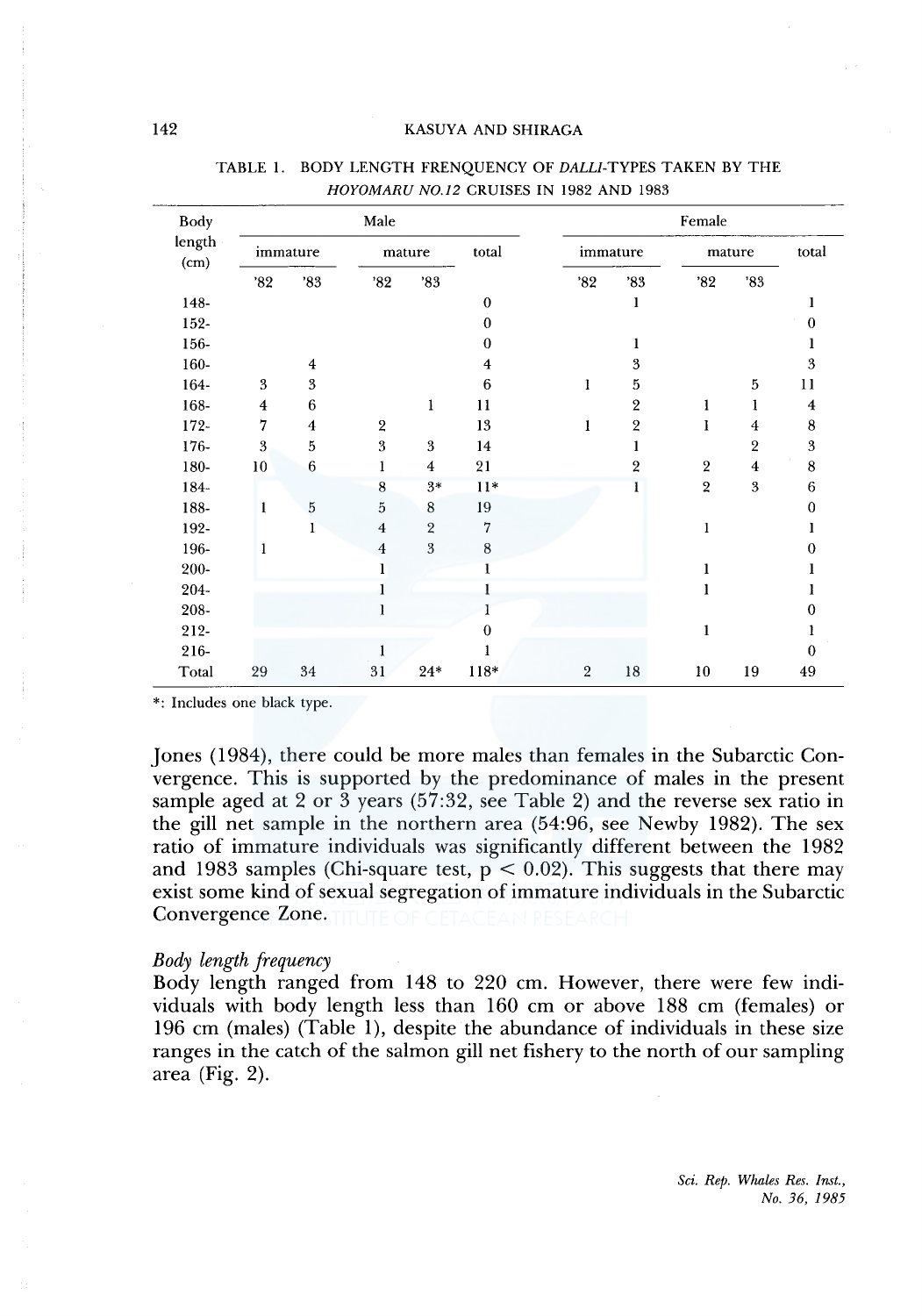

Fig. 2. Body length frequency of dalli-type Dall's porpoise taken using hand-held harpoon (present material) or by salmon gill net fishery (Newby, 1982). Sample sizes are 49 females and 118 males (harpoon catch), and 1,140 females and 708 males (gill net catch).

| Age          | Male           |                |                 |                |          |                | Female         |                |                |                |  |  |
|--------------|----------------|----------------|-----------------|----------------|----------|----------------|----------------|----------------|----------------|----------------|--|--|
| (years)      | immature       |                | mature          |                | total    |                | immature       |                | mature         |                |  |  |
|              | '82            | '83            | 32              | '83            |          | 82             | '83            | 32             | '83            |                |  |  |
| $\theta$     |                |                |                 |                | $\theta$ |                |                |                |                | 0              |  |  |
|              |                |                |                 |                | $\theta$ |                | $\overline{2}$ |                |                | $\overline{2}$ |  |  |
| $\mathbf{2}$ | 9              | $\mathbf{11}$  | $\overline{2}$  | $\overline{2}$ | 24       |                | 11             |                | 4              | 16             |  |  |
| 3            | 6              | 13             | 5               | 9              | 33       |                | 4              | $\overline{2}$ | 10             | 16             |  |  |
| 4            | 6              | $\,6\,$        | $6\phantom{.}6$ | 3              | 21       |                |                | 3              |                | 6              |  |  |
| 5            | 4              | $\overline{2}$ | 7               | $5*$           | $18*$    |                |                |                | $\overline{2}$ | 3              |  |  |
| 6            | $\overline{2}$ |                | 3               |                | 6        |                |                |                |                |                |  |  |
| 7            |                |                |                 | 1              | 3        |                |                |                |                |                |  |  |
| 8            |                |                |                 |                |          |                |                |                |                |                |  |  |
| 9            |                |                |                 |                |          |                |                |                |                |                |  |  |
| 10           |                |                |                 |                |          |                |                |                |                |                |  |  |
| 17           |                |                |                 |                |          |                |                |                |                |                |  |  |
| no age       |                |                | 4               | 3              | 9        |                |                | $\mathbf 2$    |                | 2              |  |  |
| Total        | 29             | 34             | 31              | $24*$          | $118*$   | $\overline{2}$ | 18             | 10             | 19             | 49             |  |  |

TABLE 2. AGE FREQUENCY OF DALLI-TYPES TAKEN BY THE HOYOMARU N0.12 CRUISES IN 1982 AND 1983

\*: Includes one black-type.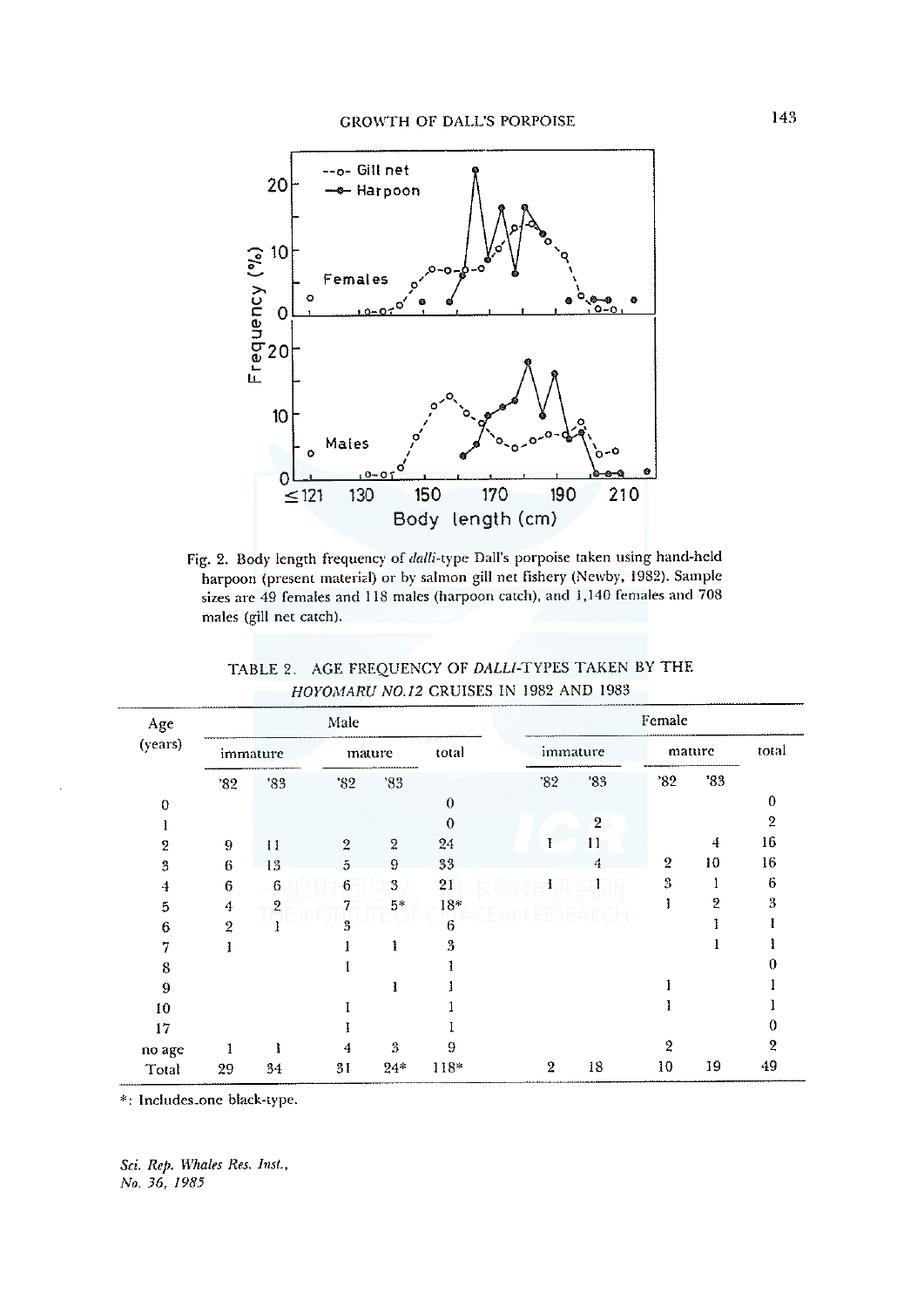

Fig. 3. Age frequency of *dalli-type* Dall's porpoise taken using hand-held harpoon (present material) or by salmon gill net fishery (Newby, 1982). Sample sizes are 47 females and 109 males (harpoon catch), and 427 females and 234 males (gill net catch).

# *Age frequency*

There are some indications that the readability of tooth layers decreases with increasing age (Newby, 1982), but the proportion of individuals which were not aged due to shedding of whole teeth from the jaw or extreme ware of teeth did not differ significantly between mature and immature individuals of the present sample (Chi-square test,  $p > 0.2$ ).

Ages of the present sample ranged from 1 to 17 years, but there were few individuals less than 2 years or older than 6 years (females) or 8 years (males) (Table 2). These results are consistent with the body length frequency data, and quite different from composition of the gill net catch (Newby, 1982; Kasuya, 1978) (Fig. 3). We conclude that the harpoon and gill net samples represent different components of the population because of segregational and behavioral differences related to age and reproductive status (Kasuya and Jones, 1984), Kasuya and Jones ( 1984) suggested that the waters north of the Subarctic Convergence Zone were inhabited by adult *P. dalli,* weaned calves, and mother-calf pairs all of which were rare in the southern area.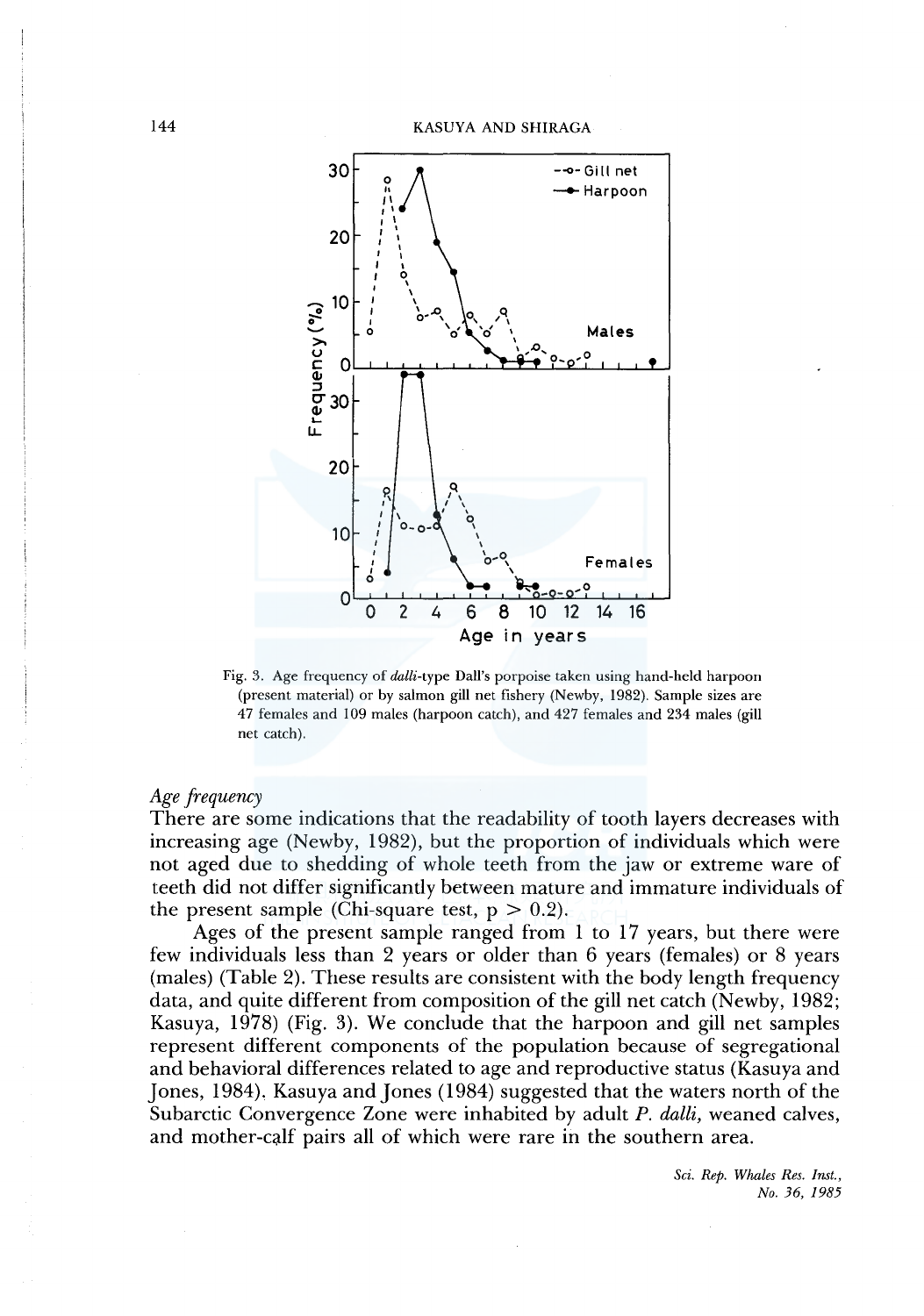

Fig. 4. Age-body length relationship in *dalli-type* Dall's porpoise taken by handheld harpoon (present material) or salmon gill net fishery (Newby, 1982). Dotted lines indicate range of the gill net sample and circles individuals taken with harpoons (closed circle: immature, open circle: mature). Horizontal line indicates mean body length at the attainment of sexual maturity of the offshore *dalli-type*  population.

# *Growth curve*

Newby ( 1982) estimated the average body length at birth for the offshore population as 94.83 cm. This could be an underestimation because he used all the available fetuses and neonates (363 fetuses and 62 newborns, 61 to 123cm in body length) to correct the unbalanced frequencies of the two categories. It would have been more appropriate to include only length range where both fetuses and calves were present, i.e. 90 to **111** cm. If this procedure is used the average birth length is estimated at about 99 cm. Kasuya ( 1978) obtained a similar figure (99.7 cm) using a limited number of samples.

Fig. 4 compares the growth curves of the *dalli-type* porpoises suggested by the harpoon and gill net samples. The growth curves generated from the samples from the two harpooning cruises are similar, but different from that suggested by the gill net sample; harpoon samples below 4 (females) or 5 years (males) generally giving larger body size.

A plausible explanation for this is that faster growing individuals migrate to south and start to be attracted to a ship's bow wave at an earlier age than slower growing individuals, and that these individuals mature at younger age and segregate to the mothership gill net fishing ground and become less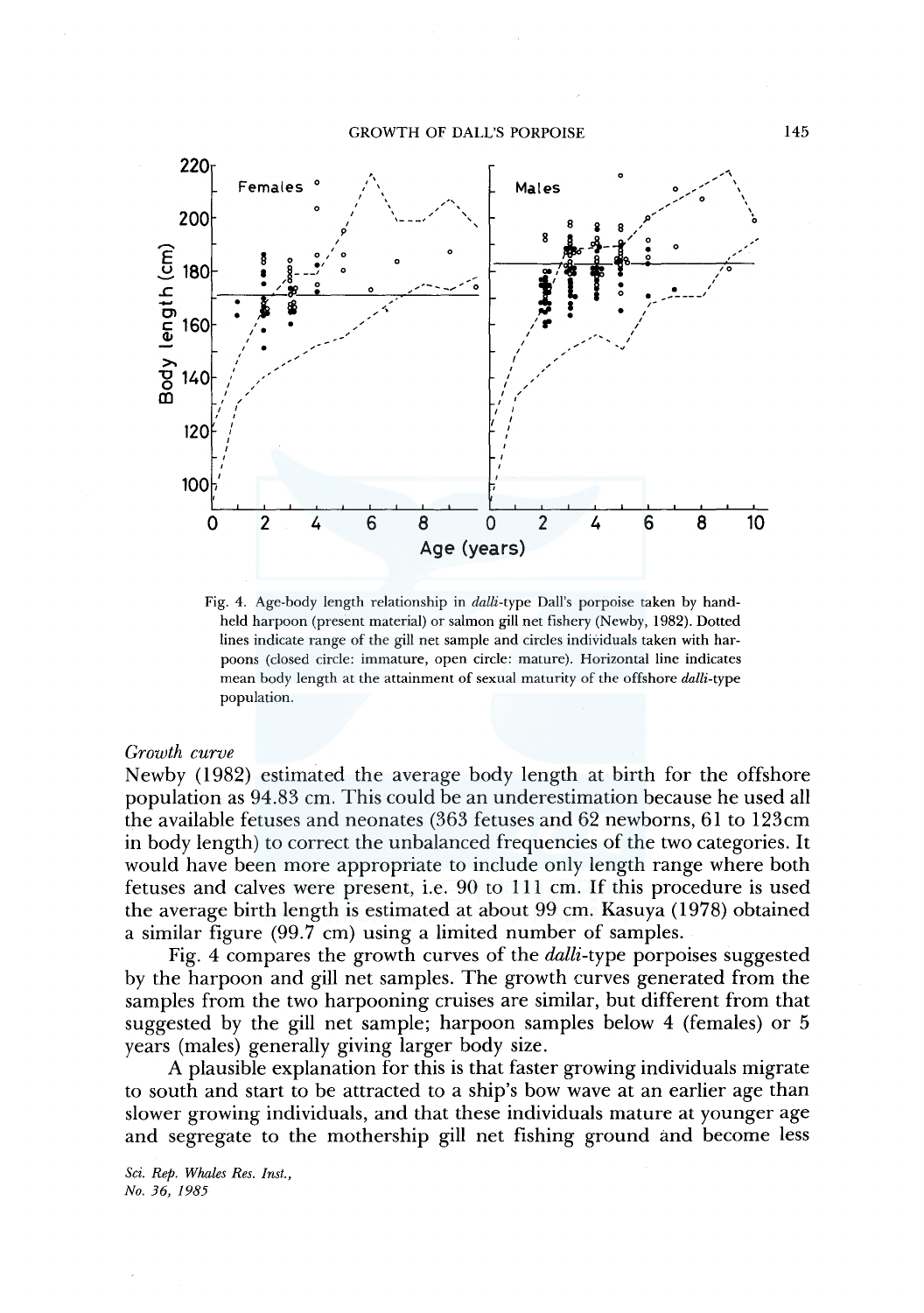attracted to vessels at younger age than the slow growing smaller individuals. Thus, neither of the harpoon catch nor the gill net catch alone will correctly indicate the mean growth curve of the population.

#### *Male sexual maturity*

Body lengths of the smallest sexually mature male and of the largest immature one were in the body length groups of 168-171 cm and 196-199 cm, respectively (Table 1). The correlation between sexual maturity and body length was high compared with that between age and maturity. The materials from the two different sampling methods indicated an identical pattern (Fig. 5).

The attainment of sexual maturity and accompanying behavioral change in this species apparently depend on body size rather than age. Therefore we consider that the mean body length at the attainment of sexual maturity is correctly estimated by either sampling methods. Newby (1982) gave 182.5 cm, using larger sample, as the body length where 50% of the males were sexually mature. This will be the best available figure for the population.

In the harpoon sample, ages of the youngest mature male and of the oldest immature one were 2 years and 7 years, respectively, and there was observed almost no correlation between the proportion of mature individuals and the age (for ages 3 to 6 years) (Fig. 5). This is different from the result obtained from the gill net sample (Newby, 1982). We interpret this as indicating a balance between males which reach maturity and become takable by harpooning and those which become unavailable for capture by harpooning after a certain stage because of a geographical segregation of reproductive males and/or a change in their response to vessels (Kasuya and Jones, 1984).

Therefore, it is difficult to estimate from the harpoon samples the age where 50% of individuals are sexually mature. A similar phenomenon was reported by Kasuya (1978) for the harpoon sample of the Japanese coastal population of the Dall's porpoise. We do not know how the gill net sample cause bias in estimating the mean age at the attainment of sexual maturity. However, in view of the better correlation between age and maturity and the fact that the mean age estimated from the gill net sample (5.67 years, see Newby, 1982) is within the above range (3 to 7 years), we consider that males of this population will on average be reproductive at about 5 to 6 years of age.

#### *Female sexual maturity*

Using the presence of a corpus luteum or albicans as the indicator, the sexual maturity of females was identified more accurately than that of males. The smallest mature female and the largest immature one appeared between body lengths of 164-167 and 184-187 cm, respectively (Table 1). The relationship between the percentage of sexually mature females and body length in the harpooned sample is almost identical with that in the gill net sample (Fig. 5). Newby  $(1982)$  estimated the body length at which 50% of individuals were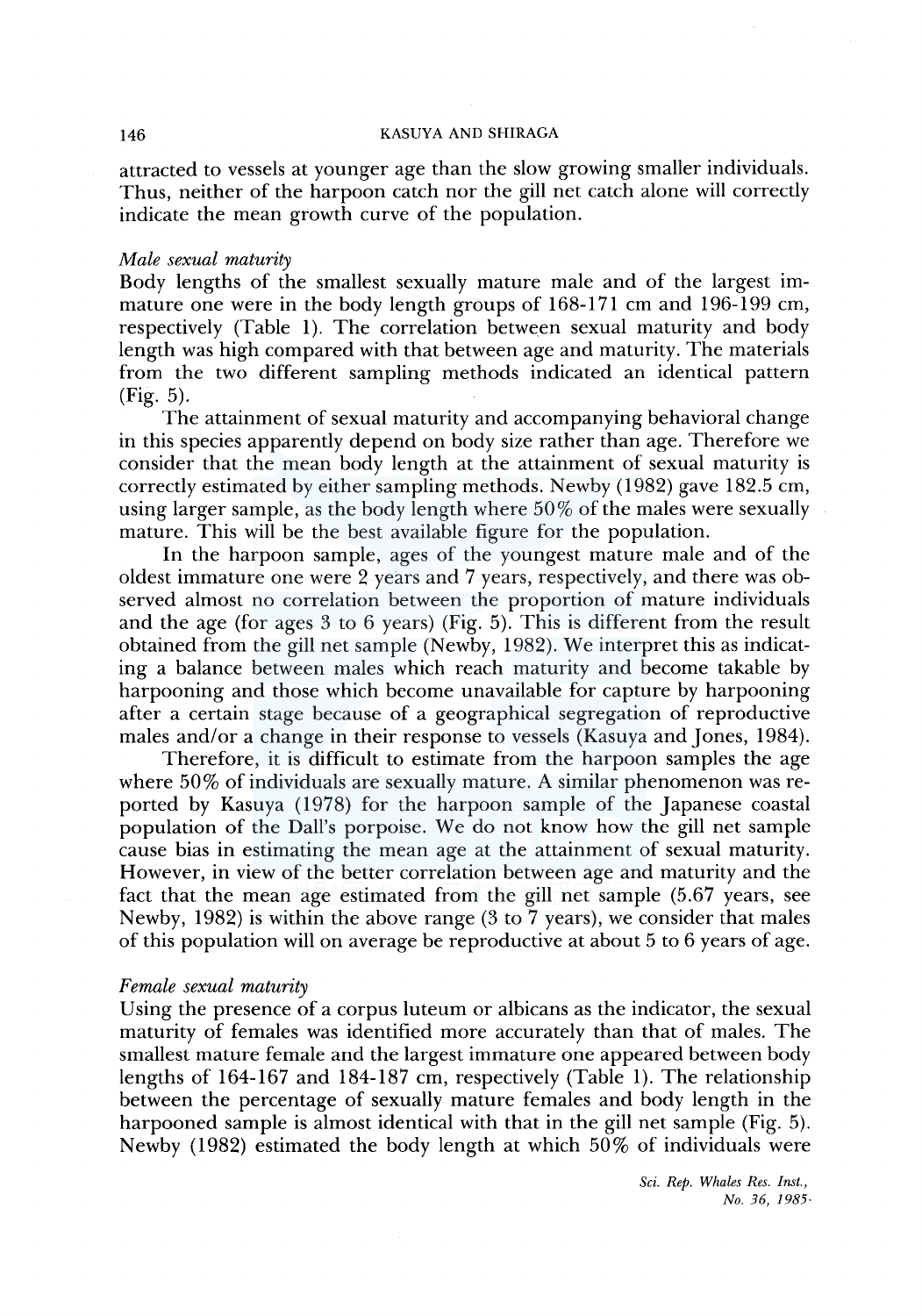

Fig. 5. Body length or age related change of the proportion of sexually mature individuals in *dalli-type* Dall's porpoise taken by harpooning (present material) and gill net fishery (Newby, 1982).

sexually mature as 170.5 cm. This is considered as the present best available figure, because it is based on a large sample.

The mean body length of 21 females in the present material having only one corpus luteum and no corpus albicans ranged from 164 to 186 cm. The mean was 175.0 cm ( $sd = 7.14$ ). The fact that these two figures differ is not necessarily important, because the maturity-body length relationship is not necessarily symmetrical.

The ages of the youngest sexually mature female and the oldest immature one were 2 and 4 years, respectively (Table 2). The disagreement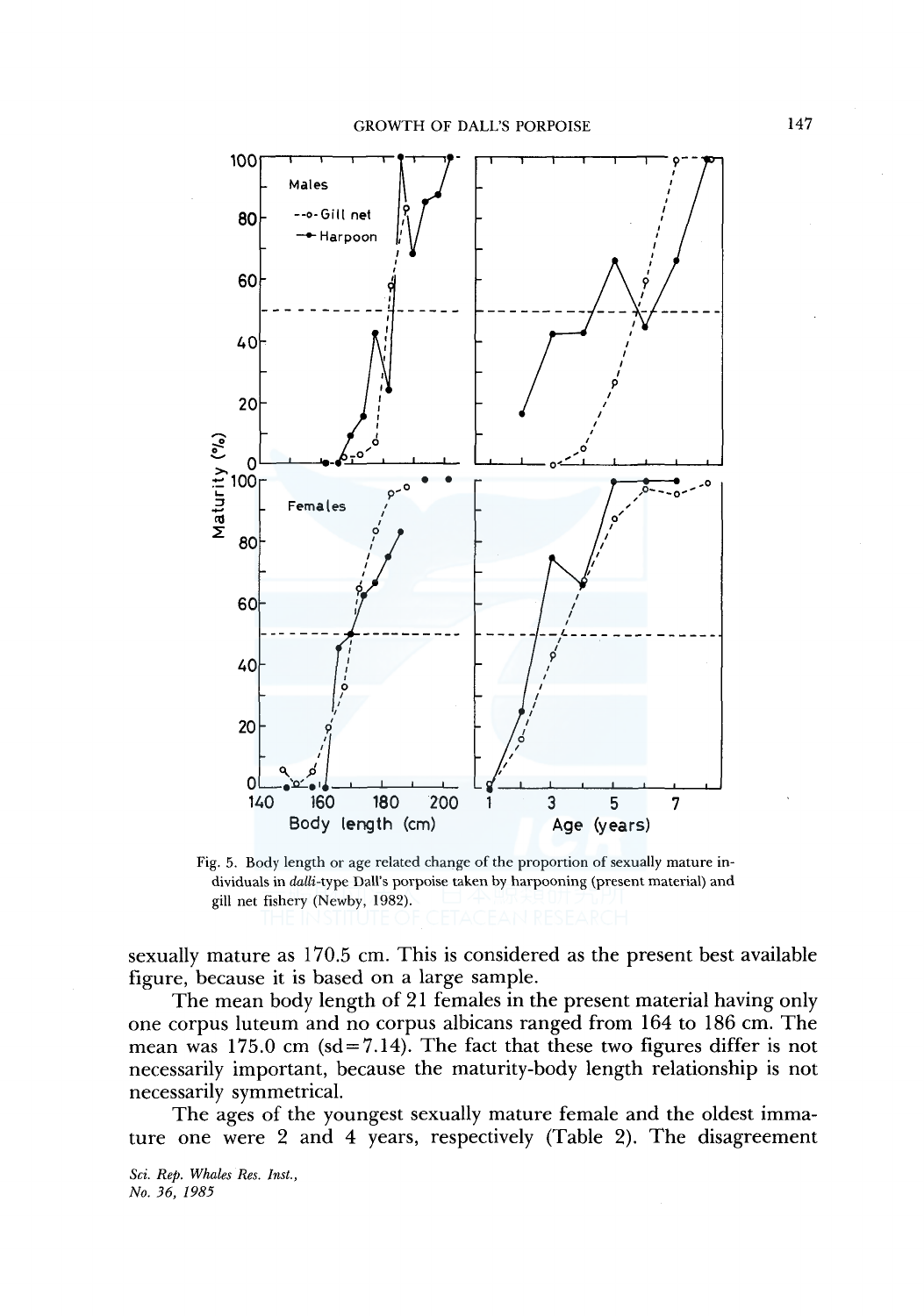between the maturity-age relationships of the harpooned material and that of the gill net sample is smaller in females than in the males (Fig. 5). The segregation by growth stage may be less intense in females (Kasuya and Jones, 1984). We consider that the age when 50% of the females are sexually mature will be close to 3.3 years as estimated by Newby (1982) using a large number of samples taken in gill nets.



Fig. 6. Age composition of female *dalli-type* Dall's porpoise having corpus luteum of the first ovulation. Arrow indicates mean age.

Another estimate of the age at the attainment of sexual maturity is indicated by the ages of females with only one corpus luteum and no corpus albicans in the ovaries (Newby, 1982). Newby estimated the mean age as 5.1 years (range: 2 to 9 layers (years)). The corresponding figure for the present harpoon sample (19 aged individuals) was 3.9 years (range: 2 to 7 years). There is about one year difference between the two mean values, and two years difference in the peak ages of the two separate samples (Fig. 6). The one year difference of the mean is reasonable because the gill net sample of Newby (1982) was obtained in June and July and was represented by pregnant females with near term fetuses, whereas the present material was taken in August and September, or about 10 months earlier, and was represented by females at the early stage of pregnancy or shortly after ovulation (Table 3).

Even after taking account of the one year difference mentioned above, there still remains another one year discrepancy between the peak ages of the two data sets. The age frequency of females having only one ovarian corpus in the gill net sample was symmetrical (Fig. 6) as expected from the sigmoidal age-maturity relationship (Fig. 5). However that of the harpoon sample is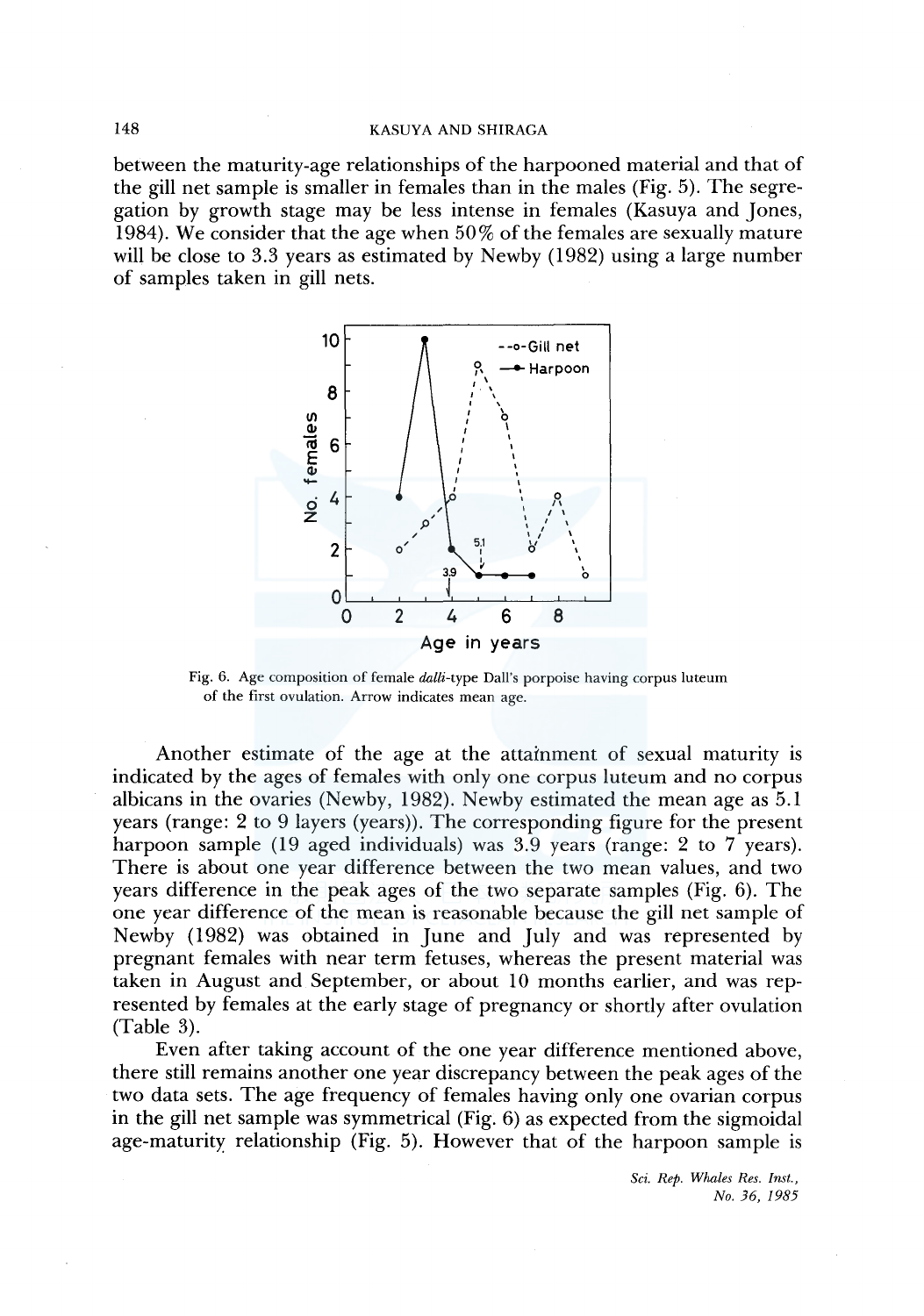skewed to the left. This suggests that the harpoon sample represents relatively precocious individuals, and will underestimate the age of first ovulation. This also implies that the gill net sample may overestimate the age of first ovulation to some degree. Therefore the mean age of the first ovulation in this population would be between 3 (peak age represented by harpoon sample, Fig. 6) and 4 years (peak represented by gill net sample, with correction for the length of the gestation period). This coincides well with the age of females at which 50% of the individuals are sexually mature estimated above (3.3 years, from Newby, 1982).

| No. of<br>corpora | Pregnant |     |     | Preg. & lact.* | Ovulated** | Total |    |
|-------------------|----------|-----|-----|----------------|------------|-------|----|
|                   | '82      | '83 | '82 | 83'            | 32'        | '83   |    |
|                   |          | 7   |     |                | 3          |       | 22 |
| 9                 |          |     |     |                |            |       |    |
| 3                 |          |     |     |                |            |       | ດ  |
|                   |          |     |     |                |            |       |    |
| 5                 |          |     |     |                |            |       |    |
| 6                 |          |     |     |                |            |       |    |
| 12                |          |     |     |                |            |       |    |
| Total             |          | 8   |     |                | 5          |       | 29 |

TABLE 3. REPRODUCTIVE STATUS OF ADULT *DALLl-TYPES* TAKEN BY THE *HOYOMARU N0.12* CRUISES IN 1982 AND 1983

\*: Pregnant and simultaneously lactating.

\*\*: Females having corpus luteum and neither pregnant nor pregnant and lactating. Pregnancy was identified by the presence of embryo recognizable under dissecting microscope or of embryonic membrane (7 embryonic membranes). Among the latter, recognizable embryos (over 4 mm) were found only in those over 10 cm in length (2 individuals), but none in those from 5 to 6 cm (5).

# DISCUSSION

The validity of our conclusions relating to segregation and sample bias depend on the correspondence between our age determination technique and those of Newby (1982). We believe that our methods are in good agreement because (1) Kasuya and Newby cross checked each others readings (Newby, 1982), and (2) the age composition of 107 *dalli-type* porpoises that were taken in the gill net fishery and aged by Kasuya ( 1978) showed features similar to these obtained by Newby (1982), i.e. the highest peak at age one year and subsequent trough (Fig. 3). Similar age related selectivity of hand-held harpoons was reported by Kasuya ( 1978) on the Dall's porpoise off the Pacific coast of Japan and the striped dolphin, *Stenella coeruleoalba* (Meyen, 1833). Thus, we consider that the conclusions of the present study are not artifacts of age determination error.

Using harpoon sample (96% were *truei-types),* Kasuya (1978) analyzed the life history of Dall's porpoise off the Pacific coast of Japan and concluded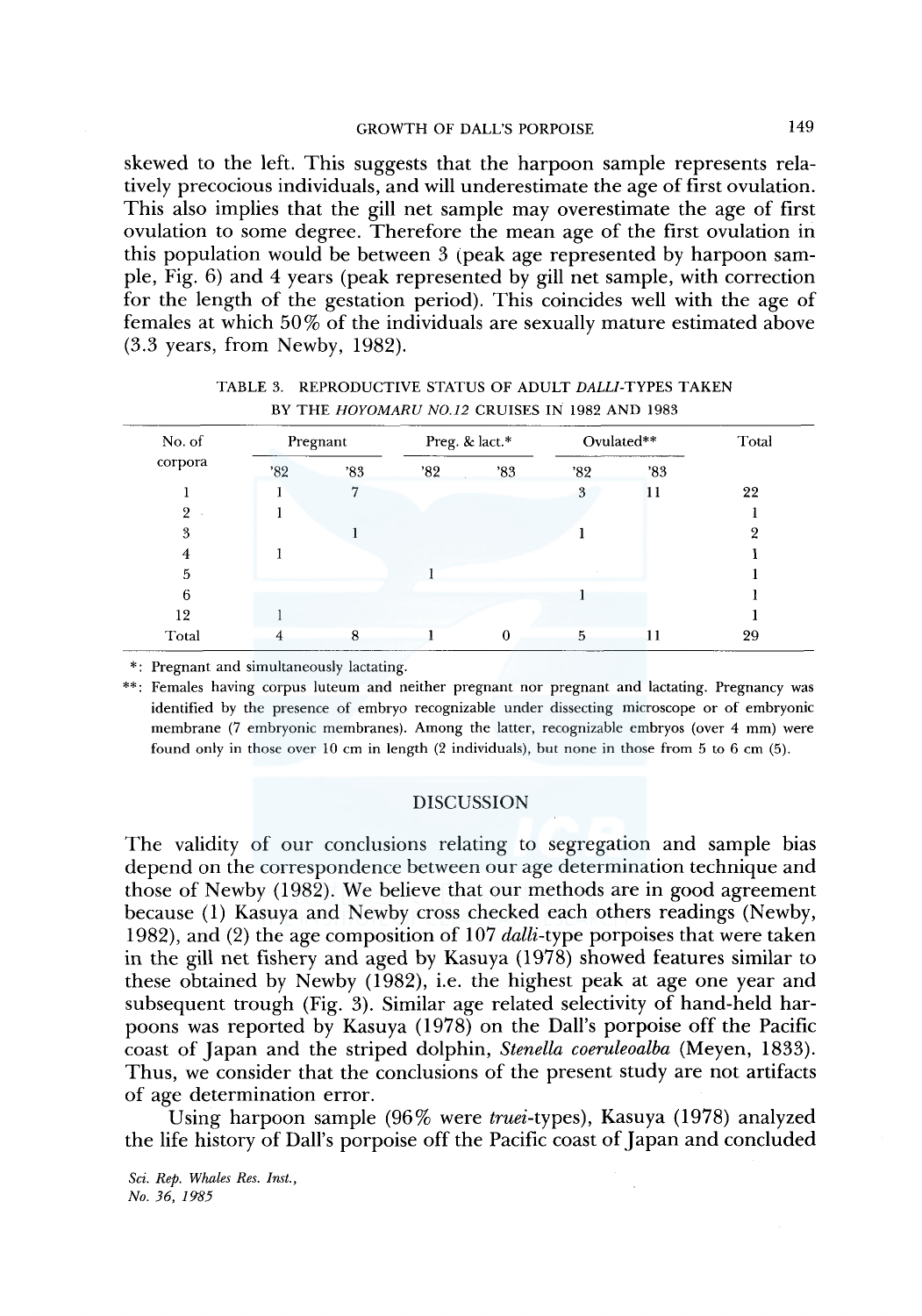that the individuals of the population attained sexual maturity at a mean body length of about 195 cm (male) or 187 cm (female). These figures are larger than the corresponding figures of the offshore western North Pacific population *(dalli-types)* by about 12 cm for males and 17 cm for females.

Age at the attainment of sexual maturity also seems to differ between the two populations. In the harpoon sample from the Japanese coastal population the proportion of the sexually mature individuals in the sample first attains  $50\%$  at the age of about 6.5 (male) or between 5.5 and 6.5 years (female). Taking account of the bias of harpoon sample, Kasuya ( 1978) estimated the mean ages at the attainment of sexual maturity as about 8 years (male) and 6.8 years (female). These are later than the corresponding figures of the offshore population by about 2 or 3 years (0.5 year difference of sampling season adjusted).

Therefore we conclude, as suggested by Kasuya and Jones (1984) based on smaller samples, that individuals in the population off the Pacific coast of Japan mature at a larger body length and possibly later. We believe that the size difference is the more direct information and reliable.

Since maturation is dependent on body size rather than age (see above), if the growth difference between the two populations resulted from a density dependent change in growth rate, we should expect a shortening of the prereproductive period, which may not be accompanied by a change in body length at the attainment of sexual maturity. However, the present study showed the different feature; maturation occurring at a lower age in the population of smaller body size. This suggests that the growth difference between the two populations is not a result of the density dependent change in the growth rate but the result of genetic differentiation.

The differentiation in age and body length at the attainment of sexual maturity indicated above for the two populations of the Dall's porpoise suggests the presence of a parallel difference in the body length at physical maturity. However, the analysis is not possible in the present study because of the sample bias in the catch of the harpoon fishery off the Japanese coast.

Kasuya (1978) suggested that the *dalli-type* individuals off the Pacific coast of Japan might not be inherent to the population but could be migrants from the offshore western North Pacific population or Sea of Japan population. He based his conclusion on the facts that the proportion of *dalli-type* in the catch by the fishery increased during the fishing season, and that the frequency of mixed schools of the two color types was lower than that expected from the assumption of random combination. After this study more data were accumulated to indicate that the geographical segregation of the two color types was rather distinct, and that in the area where both color types were present the occurrence of mixed schools of the two color types was much less than random combination and it was close to frequency of the hetero-specific mixed schools of other dolphin species (Kasuya and Jones, 1984; Miyazaki *et*  al., 1984).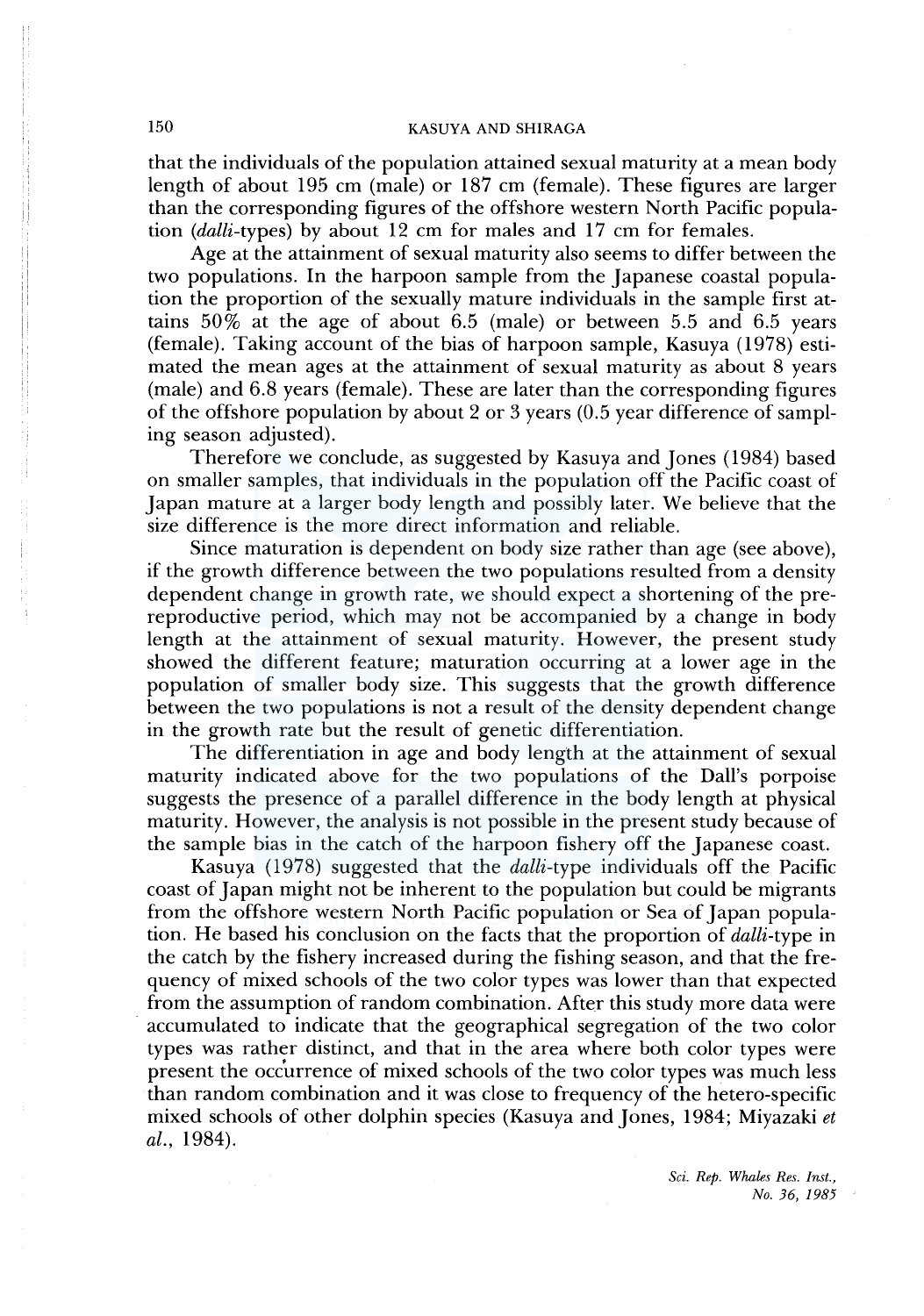Kasuya and Jones ( 1984) also showed that the *dalli-type* population in the western North Pacific segregated by growth and reproductive status and that the majority of breeding population was segregated (at least in the mating season) in the northern waters, where the *truei-type* was not recorded. Although it is not known at present how the members of the Japanese coastal population are segregated within its range, this is an additional information suggesting that the interbreeding between the two color types will be less frequent than it might be expected from their geographical coexistence or presence of the mixed schools.

We admit that the results of the present study alone do not provide a firm conclusion on the question of interbreeding between the two color types off the Pacific coast of Japan. However they suggest that the analyses of the growth of the *dalli-type* individuals found among *truei-types* in the Japanese coastal waters will be benefitial. If the growth difference is indicated, it is a strong indication of the genetic isolation between the color types. Then, in view of geographical segregation and minor genetic differenciation other than pigmentation, it will be reasonable to deal them as separate subspecies as proposed by Morejohn (1979). However, if they interbreed, we are unable to individually identify the two populations in the western North Pacific and the idea to deal the two color types as color morphs of one species (Houck, 1976) will be justified.

In view of the recent information on the segregation between the color types, the conclusion of Kuroda (1954; also see Wilke, Taniwaki and Kuroda, 1953) on *truei-type* fetuses found in the *dalli-type* cows should be reexamined based on the knowledge of the ontogenetic development of fetal pigmentation.

# ACKNOWLEDGEMENTS

Collection of biological data and samples on board of the *Hoyomaru No. 12*  was assisted by Dr H. Ogi and Mr Y. Fujise of Hokkaido University, Ms C. Thomson of Guelph University, Mr Y. Ishida and Mr T. Fukushi the harpooners on board in 1982 cruise, and Captain T. Itoh and all the crew of the ship. Dr L.L. Jones of the National Marine Mammal Laboratory, Seattle cooperated in the age determination of the 1982 sample and reviewed the manuscript. Dr S. Odate, Mr J. Ito and Mr M. Kato of the Far Seas Fisheries Research Laboratory contributed in planning and conducting the cruise. Dr R.L. Brownell, Dr K. Ralls, Dr H. Marsh and Dr S. Ohsumi reviewed the manuscript. Ms T. Shirai, Ms M. Oya and Ms M. Shirakihara assisted in histology and data analyses. We would like to express our sincere appreciation to all for their kind and eager cooperation.